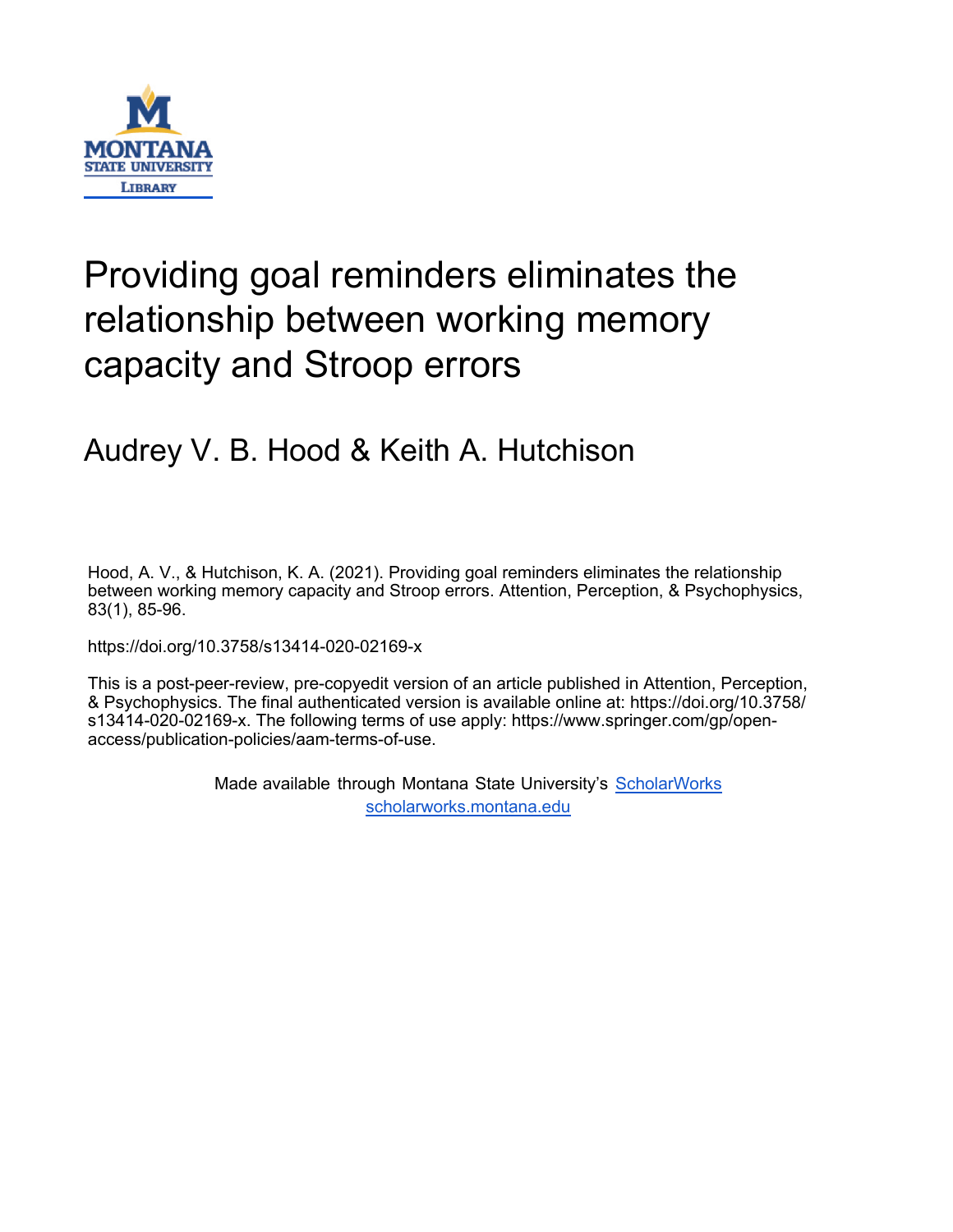### Providing goal reminders eliminates the relationship between working memory capacity and Stroop errors

1

Audrey V. B. Hood<sup>1</sup>  $\cdot$  Keith A. Hutchison<sup>1</sup>

 $\boxtimes$  Keith A. Hutchison khutch@montana.edu

Department of Psychology, Montana State University, P.O. Box 173440, Bozeman, MT 59717-3440, USA

#### Abstract

Previous research has shown that list-wide effects in the Stroop task interact with working memory capacity (WMC). The predominant explanation for this relationship is goal maintenance. However, some researchers have challenged whether listwide effects truly reflect goal-maintenance abilities. In the current study, we examined whether goal maintenance explains higher WMC individuals' better performance within mostly congruent (MC) Stroop lists by providing periodic goal reminders to some of the participants. Two hundred and twelve participants from Montana State University first completed the Automated Operation Span and were then assigned to either a true control, goal reminder, or nongoal reminder condition. During the Stroop task, the true control condition received rest breaks every 60 trials, whereas the goal reminder and nongoal reminder conditions stopped every 12 trials to vocalize either the task goal or a rehearsed statement, respectively. We regressed Stroop errors on reminder condition and WMC, comparing each group to the true control. For the Goal Reminder  $\times$  True Control comparison, there was an interaction, such that WMC negatively correlated with Stroop errors in the true control, but not in the goal reminder condition. In contrast, for the Nongoal Reminder × True Control comparison, there was only an overall effect of WMC, with greater Stroop errors for those lower in WMC. These data provide evidence that goal reminders eliminate the relationship between WMC and Stroop interference.

Keywords Cognitive control . Stroop interference . Goal neglect . Working memory capacity

Cognitive control refers to the ability to orchestrate thought and action in accord with internal goals—particularly in situations that have the potential for distraction. A major component of cognitive control is goal maintenance, or continued access to information related to the current task regardless of interference stemming from habit (Engle, [2001\)](#page-11-0). Individuals higher in working memory capacity (WMC) have greater cognitive control than individuals lower in WMC, as they are better at maintaining task goals in the face of distraction and overriding habitual responses to produce task-relevant responses (Conway, Cowan, & Bunting, [2001](#page-10-0); Engle, [2002](#page-11-0); Kane, Bleckley, Conway, & Engle, [2001\)](#page-11-0). Lower WMC individuals, in contrast, are often subject to goal neglect—a momentary loss of the current task goal (Duncan, Emslie, Williams, Johnson, & Freer, [1996\)](#page-11-0).

These WMC-related differences in ability to control attention particularly manifest when there is conflict. In these situations, one must successfully keep task goals active in order to respond appropriately when conflict arises (Engle & Kane, [2004](#page-11-0)). Higher WMC individuals' superior ability under these conditions has been evidenced in a multitude of tasks, including dichotic listening (Conway et al., [2001](#page-10-0)), the antisaccade task (Engle, [2001](#page-11-0); Kane et al., [2001\)](#page-11-0), the Simon task (A. Miller, Watson, & Strayer, [2012](#page-11-0)), the Sustained Attention to Response task (SART; McVay & Kane, [2009](#page-11-0)), and the AX-CPT (Redick, [2014](#page-11-0)). In each of these, the explanation for WMC-related differences in performance has been attributed to higher WMC individuals' ability to maintain task goals in an active state (leading to task-appropriate responses) and lower WMC individuals' inability to maintain such task goals (leading to automatic, habitual responses).

These WMC-related differences in ability to control attention are further demonstrated in studies using the Stroop task (Stroop, [1935](#page-12-0)). During this task, participants are presented with the name of a color presented in either congruent or incongruent font (e.g., GREEN in green font, or GREEN in blue font, respectively). The task is to name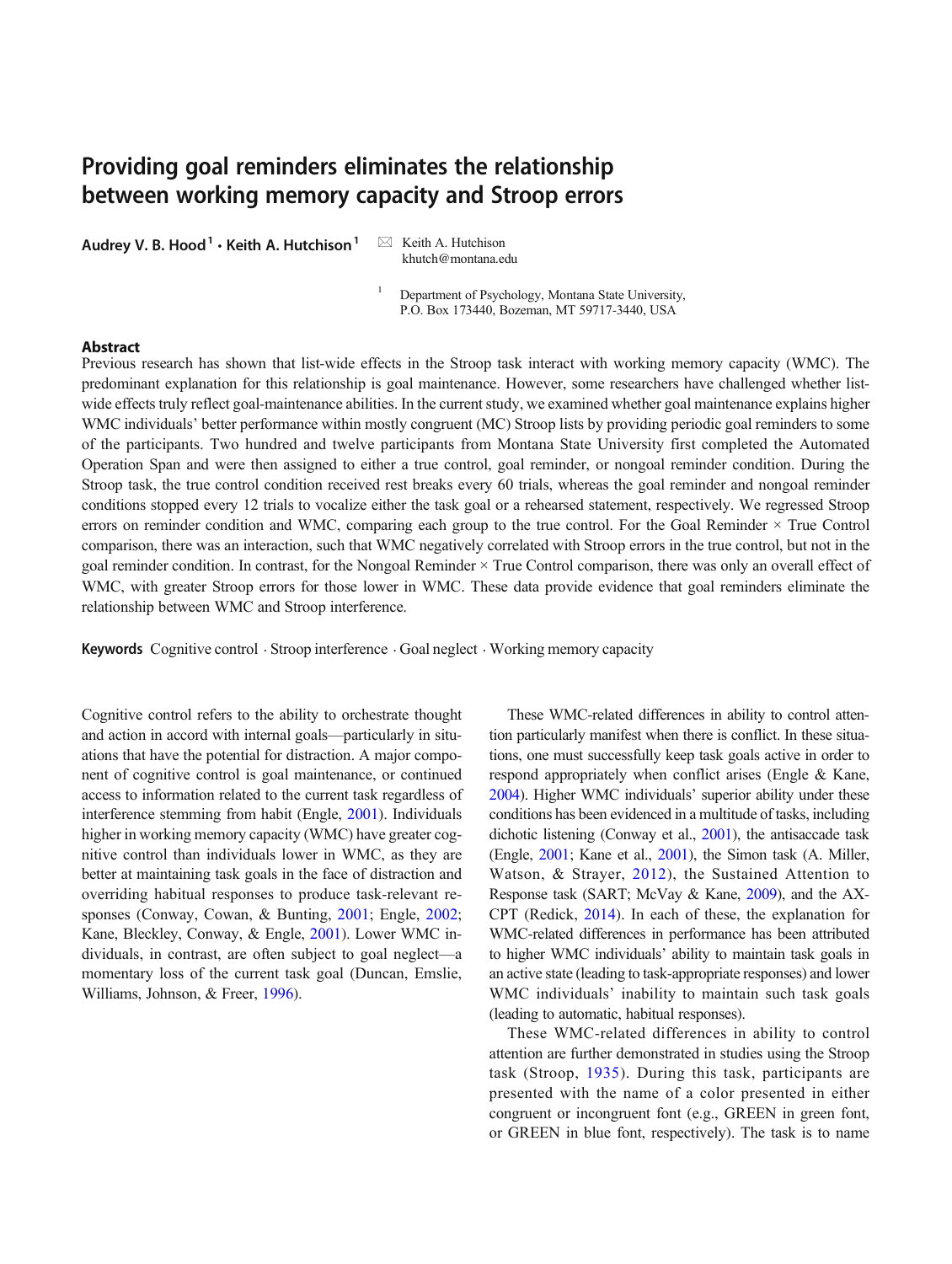the font color while ignoring the word itself. This presents a challenge, as individuals must overcome interference on incongruent trials by selectively orienting their attention toward the weaker color dimension, instead of relying on the more habitual response of word reading (E. K. Miller & Cohen, [2001\)](#page-11-0). The Stroop effect represents the typical finding that participants respond slower and less accurately when naming the font color of incongruent words than when naming the font color of congruent words (for a review, see MacLeod, [1991\)](#page-11-0).

Given the role of WMC in goal maintenance—particularly in the face of distraction—it is not surprising that WMC is a strong predictor of Stroop interference (Hutchison, [2011](#page-11-0); Long & Prat, [2002;](#page-11-0) Unsworth & Spillers, [2010\)](#page-12-0). Moreover, the proportion of congruent trials in a list moderates such WMC-related differences (Kane & Engle, [2003](#page-11-0)). As explained by Kane and Engle [\(2003\)](#page-11-0), the response conflict triggered during each incongruent trial can serve as a reminder of the task goal to name the color, rather than the word. Thus, when the number of such incongruent trials is decreased, this requires more internal goal maintenance. Kane and Engle [\(2003\)](#page-11-0) provided evidence consistent with this goal maintenance account by presenting participants with mostly congruent (MC) or mostly incongruent (MI) Stroop lists. Overall, they found that lower, compared with higher, WMC individuals committed more errors on incongruent trials when the list-wide proportion congruency was either 75% (Experiments 1–3) or 80% (Experiment 4). Because correct responses in such lists can usually be produced by either reading the word or naming the color, the infrequent reinforcement of the task goal presumably resulted in lower WMC individuals resorting to the habitual response of word reading.

In addition to the pattern they obtained in errors, Kane and Engle ([2003\)](#page-11-0) also found that individuals lower in WMC have greater response-time interference compared with individuals higher in WMC, although this effect was not as robust as that found in errors. Specifically, in Experiment 3, the WMC difference in Stroop reaction times was only significant when the 75% congruent task occurred subsequent to a 0% congruent task. However, when analyzing the overall data across experiments, they did find a significant effect in which individuals lower in WMC showed larger response-time interference compared with individuals higher in WMC. Because this effect was not particularly robust, they noted that larger samples may be required in order to detect this relationship.

As outlined by Kane and Engle [\(2003](#page-11-0)), these results can be explained via a two-process model of goal maintenance and conflict resolution. Stroop effects primarily manifest in errors when participants neglect the task goal, because they accidentally produce the incorrect word response (presumably) before the response conflict is detected. In contrast, Stroop effects primarily manifest in reaction times (RTs) when participants attempt to resolve the competition between conflicting word and color responses on incongruent trials, suggesting that the goal was active prior to stimulus onset. As evidenced in their results, individuals higher in WMC outperform lower WMC individuals in both errors and RTs.

Similar findings have been found in other studies as well. For instance, Spieler, Balota, and Faust ([1996\)](#page-11-0) compared Stroop performance between healthy younger and older adults and individuals diagnosed with Alzheimer's disease. Although healthy older adults took longer to suppress the irrelevant dimension of the stimulus (i.e., the word) compared with younger adults, they were still able to do so, resulting in the production of a correct response. In contrast, individuals diagnosed with Alzheimer's disease were much more likely to produce errors on incongruent trials, suggesting that they were more likely to lose the goal of the task, leading to behavior driven by the irrelevant dimensions of the stimulus. Further, these error rates were shown to increase with the severity of the disease (see Balota et al., [2010;](#page-10-0) Hutchison, Balota, & Duchek, [2010,](#page-11-0) for further evidence of the utility of Stroop incongruent error rates for diagnosing Alzheimer's disease). In addition, Hutchison, Smith, and Ferris [\(2013\)](#page-11-0) found that stereotype threat produced a significant increase in Stroop errors among those lower in WMC, but only under MC list conditions that require internal goal maintenance. Hutchison et al. [\(2013\)](#page-11-0) explained that the distraction caused by stereotype threat-related thoughts resulted in a loss of the appropriate goal to suppress habitual (yet incorrect) response tendencies. To summarize, the findings from each of these studies demonstrate that if the goal is neglected, error rates on incongruent items increase. However, although likely not as robust as error effects, performance differences due to goal neglect may also manifest in larger Stroop RT effects, due to some fast responses on congruent trials (if participants quickly and mistakenly name the word) or slow responses on incongruent trials (if participants retrieve the goal in time to correct their output).

Although the goal-maintenance account of WMC differences in Stroop effects has since received support (Entel & Tzelgov, [2019](#page-11-0); Hutchison, [2011](#page-11-0); Hutchison et al., [2013;](#page-11-0) Morey et al., [2012](#page-11-0)), some researchers have challenged the assumption that list-based effects in Stroop performance actually reflect differences in goal maintenance. One alternative argument is based on the item-specific proportion congruency (ISPC) effect. The ISPC effect refers to the finding of reduced Stroop effects for specific words within a list that usually appear in an incongruent font color, relative to words that usually appear in a congruent font color. Jacoby, Lindsay, and Hessels ([2003](#page-11-0)) first demonstrated this effect by manipulating congruency not across lists, but rather across items within an overall 50% proportion congruent (PC) list. Across all three of their experiments, MI items had a smaller Stroop effect than MC items.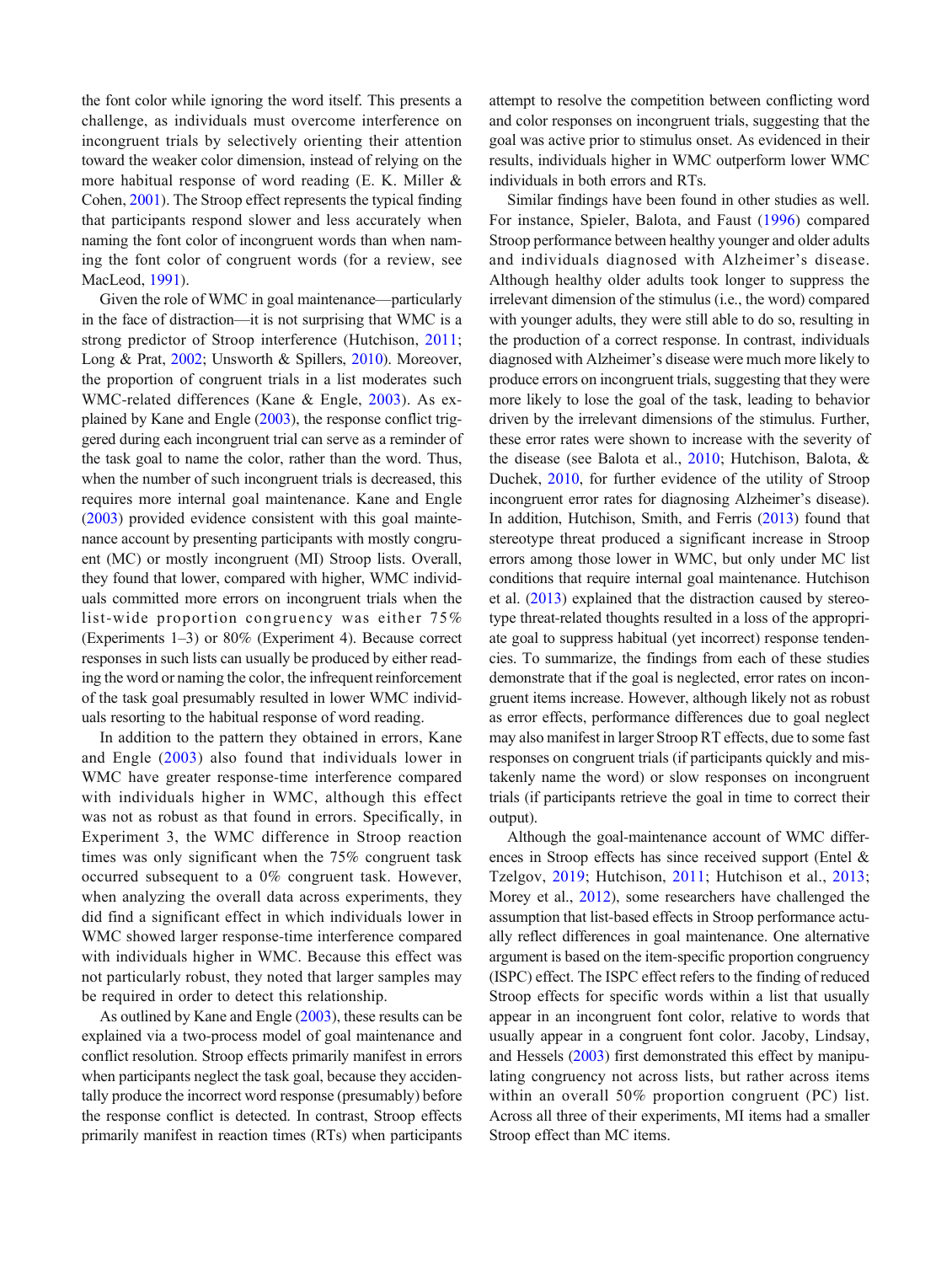Because all list-wide proportion congruency manipulations prior to 2003 had confounded list-wide with item-specific congruency (i.e., items in MC lists were MC themselves), the results from Jacoby et al. ([2003\)](#page-11-0) suggested that earlier list-wide congruency effects may have been due to automatic processes occurring at the item level, rather than a central topdown control mechanism (i.e., goal maintenance). If list-wide congruency effects are indeed due solely to item-level effects, then this would be problematic for explanations of WMC differences in MC lists. Instead, it is possible that even when goals are maintained, individuals lower in WMC may be more susceptible to the strong word reading response triggered by such MC items, as these individuals are typically less able to suppress prepotent responses (Kane et al., [2001;](#page-11-0) Kane & Engle, [2003](#page-11-0)).

However, more recent studies have demonstrated the listwide proportion congruence effect does, in fact, reflect listlevel control (Bugg & Chanani, [2011](#page-10-0); Bugg, McDaniel, Scullin, & Braver, [2011](#page-10-0); Hutchison, [2011\)](#page-11-0). For instance, interference is reduced for items that appear in MI compared with MC lists, even when the congruency of the items themselves is equated across lists (Bugg & Chanani, [2011](#page-10-0); Hutchison, [2011\)](#page-11-0). For instance, Bugg et al. ([2011\)](#page-10-0) included neutral items (e.g., concrete English nouns) displayed in different font colors and found faster response times for neutral trials in MI lists than in MC lists. Because the neutral words did not have an itemspecific proportion congruency bias, these results were attributed to list-level control. More recently, Cohen-Shikora, Diede, and Bugg [\(2018](#page-10-0)) examined whether individuals are sensitive to dynamic changes in experience (i.e., proportion congruency) as a list transitions from MC or MI (first 6 items) to 50% congruent (last 12 items). They found a rapid list-wide effect in the first six items (called "inducer" items) that persisted for the first half (six items) of the 50% list segment, but then disappeared. This gives evidence for a brief carryover of control settings, which then quickly adjusts to match the changing environmental conditions. In their second experiment, they found similar effects for separate transfer items that were always 50% congruent, providing evidence that the effects were driven by a global control mechanism, rather than triggered by an item-specific learning mechanism. $<sup>1</sup>$ </sup>

In addition to these studies, Hutchison [\(2011\)](#page-11-0) examined the interactivity of list-wide and ISPC effects with WMC. In this study, MC and MI words were embedded within lists consisting of filler items that were either 100% congruent or 100% incongruent, resulting in MC or MI lists. This allowed him to factorially test the contributions of list-wide and itemspecific effects, and their relation to WMC. Hutchison replicated Kane and Engle's ([2003\)](#page-11-0) finding that WMC-related

differences only occurred for MC lists, even when ISPC was held constant, providing additional support for the goal maintenance account of list-wide congruency effects. Interestingly, however, ISPC effects also significantly interacted with listwide PC and with WMC, such that ISPC effects were greater when the list-wide proportion was MC and among those lower in WMC. Hutchison interpreted this pattern to suggest that MC items attract attention toward word reading, and the impact of this bottom-up salience effect is greater when topdown control is relaxed, as it would be for lower WMC individuals or those receiving a MC list. In contrast, MI items implicitly trigger control, which can compensate for relaxed or impaired goal maintenance. Overall, these results suggest both goal maintenance and implicit learning play a role in WMC-related differences in Stroop performance. As a result, testing a goal maintenance account of WMC differences in Stroop performance requires a more direct manipulation of external goal support than relying on proportion congruency manipulations across lists or items.

As an alternative approach to item or list PC, some studies have used precues signaling the probability of congruency for an upcoming Stroop trial or list. Such precuing allows one to manipulate expectations of upcoming conflict (Bugg, Diede, Cohen-Shikora, & Selmeczy [2015;](#page-10-0) Correa, Rao, & Nobre, [2009;](#page-11-0) Gratton, Coles, & Dorchin, [1992](#page-11-0); Logan & Zbrodoff, [1982;](#page-11-0) see Bugg & Smallwood, [2014](#page-10-0), for a review). For instance, Bugg et al. ([2015](#page-10-0), Experiment 5) used precues to vary expectations for each upcoming list of 20 trials, while holding experience (i.e., proportion congruency, which was 50%) constant. Participants showed a larger Stroop effect when cued that an upcoming list was MC than when cued it would be MI. However, similar to the Cohen-Shikora et al. [\(2018\)](#page-10-0) study presented above, this cueing effect was only significant for the first half of the list. In addition, Hutchison, Bugg, Lim, and Olsen [\(2016\)](#page-11-0) used trial-by-trial congruency precues and found that ISPC effects were absent when participants were told the next trial would likely be incongruent. This finding bolstered Hutchison's [\(2011\)](#page-11-0) findings in demonstrating that increasing top-down control reduces the tendency for distractor words to attract or deflect attention.

Although each of these studies were able to manipulate expectations of upcoming conflict using precues, a criticism is that such cues are unnatural for the Stroop task. Specifically, typical instructions for the Stroop task instruct participants to respond to the color and ignore the word. However, using cues such as "matching" or "easy" directs participants' attention to word reading. In such cases, the experimenter has drawn participants' attention to what is normally considered the "irrelevant" dimension in Stroop studies. This changes the nature of the task from one requiring sustained selective attention away from an irrelevant dimension to one in which participants can switch their attention between stimulus dimensions on a trialby-trial basis.

<sup>&</sup>lt;sup>1</sup> There is also an alternative temporal learning model that attempts to explain effects typically attributed to listwide PC (Schmidt, [2013a,](#page-11-0) [2014](#page-11-0)). We will delay discussion of this model until the [discussion](#page-8-0) section.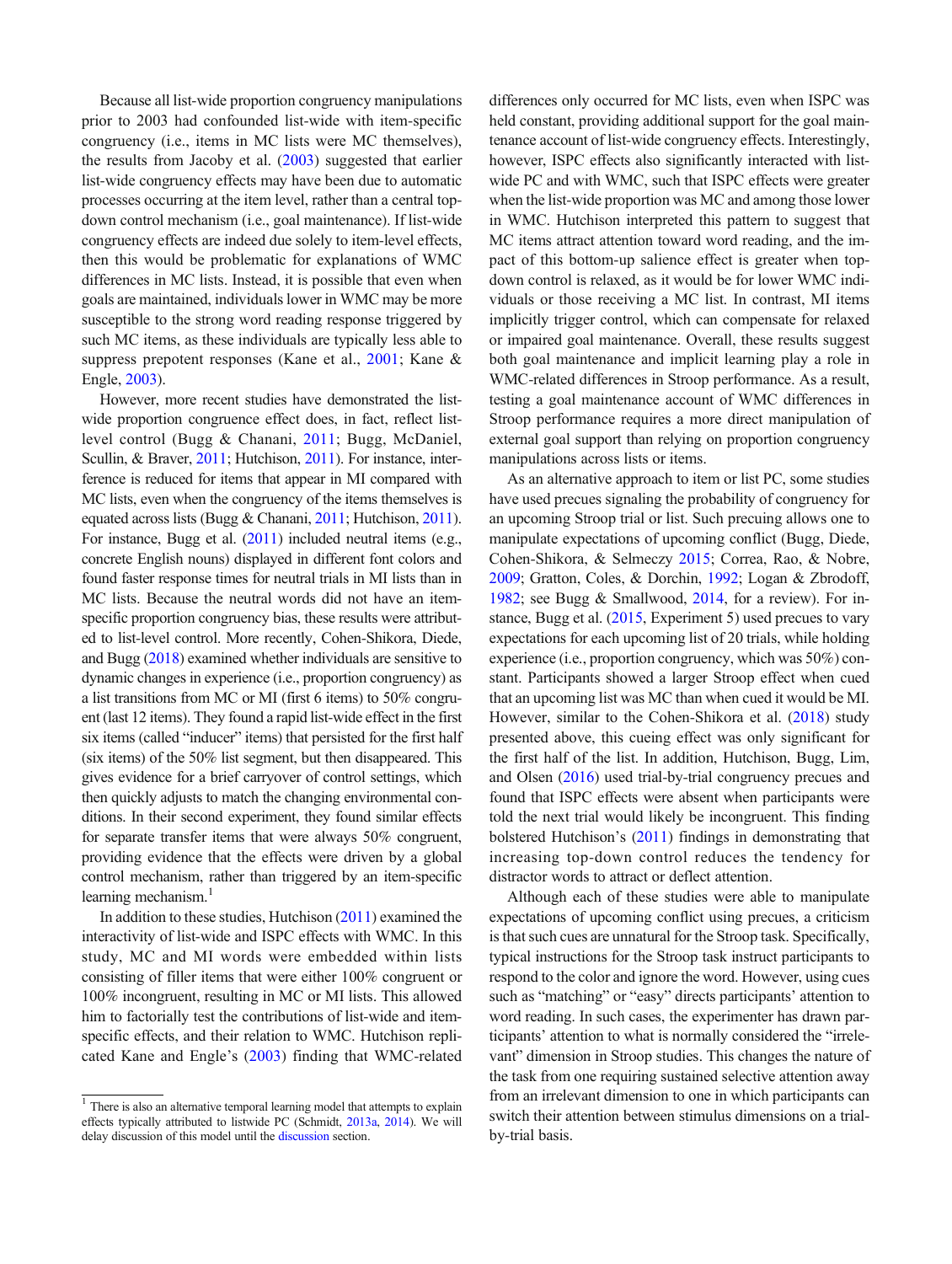#### Current study

The purpose of the current study is to examine whether goal maintenance indeed explains higher WMC individuals' superior performance within MC Stroop lists. According to the goal maintenance account, when the context promotes goal neglect by failing to reinforce the task goal (i.e., during MC lists), lower WMC individuals commit more errors than higher WMC individuals (Kane & Engle, [2003\)](#page-11-0). The current study will further test the role of goal maintenance in MC Stroop lists by keeping the task context (i.e., proportion congruency) constant, while providing periodic goal reminders to some of the participants. If goal maintenance indeed mediates the relation of WMC to error performance in MC lists, providing reminders should eliminate WMC-related differences in Stroop errors. Following previous studies, we hypothesized that there would be WMC-related differences in performance in a control group matched to previous studies (Hutchison, [2011;](#page-11-0) Kane & Engle, [2003](#page-11-0)). However, we hypothesized that there would not be WMC-related differences in the goal reminder condition.

In addition, we also included a yoked control group (nongoal reminder) to examine whether simply providing a break every 12 trials is enough to eliminate WMC-related differences in performance. Meier and Kane [\(2013\)](#page-11-0) found that WMC-related differences in Stroop performance appear when there are many consecutive, uninterrupted congruent trials. Under such conditions, those lower in WMC are more likely to fall into the habitual response of word reading. Because of this, it is possible that giving a break every 12 trials (and thus preventing many consecutive, uninterrupted, congruent trials) could also eliminate WMC differences.

#### Method

#### Participants and design

In accord with Simmons, Nelson, and Simonsohn [\(2011\)](#page-11-0), we report how we determined our sample size, all data exclusions, all manipulations, and all measures in the study. Two-hundred and eleven undergraduates from Montana State University participated in the study for partial course credit. Although we did not ask participants to report their age or gender, the population of Introductory Psychology students at MSU features primarily freshman between 18-20 years old, of whom approximately 55-60% are female. Based on data from Hutchison ([2011](#page-11-0)) examining the relationship between AOSPAN performance and Stroop effects in MC lists, we predicted a medium-sized effect (.30). Using G-power, the a priori power analysis indicated a sample size of 67 to have 80% power for detecting a medium-sized effect when employing the traditional .05 criterion of statistical significance. To stay consistent with Hutchison ([2011](#page-11-0)), we decided to run 70 participants per group.

We removed data from one participant for only completing 114 trials (52%) of the Stroop task. This resulted in usable data from 210 participants. Each participant was tested individually in a laboratory session lasting approximately thirty minutes.

#### Measures and apparatus

We used E-studio E-prime software from Psychology Software Tools (Version 2.0.8.90) to program and present the Stroop stimuli. Stimuli were presented using a Dell Optiplex 9020, with an Intel Core processing unit with 8.00 GB of RAM and were displayed on a 16-inch Dell monitor with 1024 x 768 screen resolution.

Automated operation span (AOSPAN; Unsworth, Heitz, Schrock, & Engle, [2005\)](#page-12-0) Participants first completed the Automated Operation Span (AOSPAN; Unsworth, et al., [2005\)](#page-12-0). During this task, participants were asked to solve simple math problems (e.g.,  $2 + 3 / 2 = ?$ ) while remembering letters in between each math problem. After participants made a "true" or "false" decision via a mouse click on a math problem, a letter would appear for 250 ms for the participant to memorize. After each set of trials, a recall screen was presented listing 12 possible letters and the participant was instructed to click the mouse next to the letters in the correct order that they were presented. The task was composed of three blocks, with each containing five sets of between three to seven trials, for a total of 75 letters and 75 math problems. The AOSPAN was scored by summing the total number of letters recalled in the correct serial position, as recommended by Conway et al.  $(2005)^2$  $(2005)^2$ 

Stroop (Stroop, [1935\)](#page-12-0) Participants completed a version of the Stroop task based on reminder condition. All three versions contained 75% congruent trials. Stimuli consisted of one of four words (RED, GREEN, BLUE, YELLOW) presented upon a black background 42 times in the congruent color (e.g., the word "GREEN" in green font) and four times in each of the three incongruent colors (e.g., the word "GREEN" in blue, red, or yellow font). Stimuli were presented in the center of the screen in 18-point Courier New font for 3,000 ms or until a response. Participants were instructed to name the color of the written word while ignoring the word itself.

Both accuracy and speed were emphasized, and participants responded by speaking into a microphone. The

 $2\overline{V}$  We did not use any exclusion criteria for AOSPAN performance. The positive relationship between processing accuracy and storage/recall suggests that using a processing score cutoff would remove more lower span than higher span individuals (see Unsworth, Redick, Heitz, Broadway, & Engle [2009\)](#page-12-0). Of note, our results remain consistent when an 85% criterion is used (see Appendix Tables [3](#page-10-0) and [4](#page-10-0)).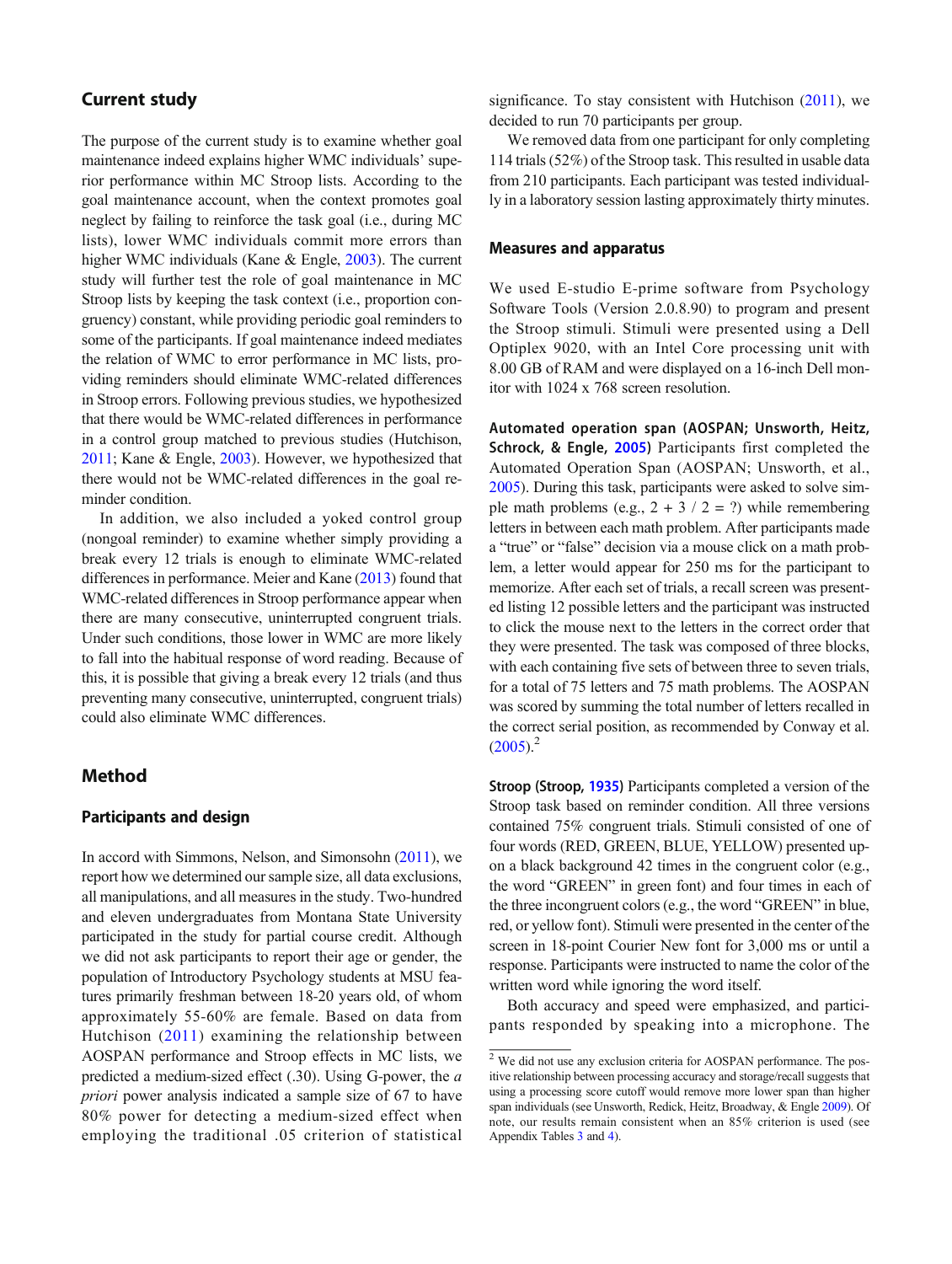experimenter, seated next to the participant, then coded the participant's response on an attached keyboard in which the keys were labeled with colored stickers. Microphone errors were coded as scratch trials and not analyzed. Following the coding response, a 1,000 ms blank intertrial interval preceded the next stimulus.

#### Procedures

This study received permission from the Institutional Review Board at Montana State University. Upon receiving informed consent, participants completed the AOSPAN and were then randomly assigned to either the true control, nongoal reminder, or goal reminder condition. Participants then completed the Stroop task based on condition. During the Stroop task, the true control group received rest breaks every 60 trials, whereas the goal reminder and nongoal reminder groups stopped every 12 trials to vocalize either the task goal (e.g., "name the color not the word") or a task-irrelevant statement (e.g., "this fulfills my psych 100 requirement"), respectively. $3$  The rehearsed statements appeared on the computer screen, and the participants were instructed to read them aloud. Overall, the task contained a total of 216 trials and was preceded with 16 practice trials with the same stimuli and proportion congruency. Stimuli were presented randomly for each participant.

#### **Results**

#### WMC

We conducted a one-way analysis of variance (ANOVA) examining the effect of condition on WMC in order to ensure there were no preexisting differences in WMC between our three conditions. The effect of condition was nonsignificant,  $F(2, 205) = .092$ ,  $\eta_p^2 = .001$ ,  $p = .912$ , indicating participants had similar AOSPAN scores in the goal reminder  $(M = 37.54,$  $SE = 2.12$ ), nongoal reminder ( $M = 37.10$ ,  $SE = 2.12$ ), and true control ( $M = 38.35$ ,  $SE = 2.06$ ) conditions.

#### Stroop errors

The relation between WMC, condition, and Stroop errors are shown in Fig. [1.](#page-6-0) We conducted three multiple regression analyses. First, we examined the effect of giving participants a goal reminder by comparing the goal reminder condition

(coded as  $+1$ ) to the other two conditions (coded as  $-1$ , collapsing across our two control conditions). In this analysis, we regressed Stroop errors on reminder condition and WMC (mean-centered AOSPAN score) in Step 1 to examine the main effects and entered the WMC  $\times$  Reminder Condition interaction in Step 2. Next, we examined the two reminder conditions separately, comparing each condition with the true control. Specifically, we compared the goal reminder condition with the true control and the nongoal reminder condition to the true control. This allowed us to obtain the specific comparisons of whether receiving periodic goal reminders or stopping to rehearse a nongoal reminding statement benefits performance relative to the standard condition of simply receiving a rest break every 60 trials. Table [1](#page-6-0) shows the results of these analyses.

In addition to the frequentist analyses, we also conducted Bayesian analyses in JASP Version 0.11.1 (JASP Team, [2019\)](#page-11-0) to explore the evidence for (or against) a main effect of WMC, a main effect of reminder condition, and an interaction of WMC × Reminder Condition. In each case, we compared the model containing each of these effects to the null model that is missing the component in question. The resulting Bayes factor  $(BF_{10})$  shows the ratio of how much better the model with the component predicts the data over the null model missing that component. For instance, a  $BF_{10}$  of 3 indicates the model containing the effect is three times more likely than the null model missing that component and a  $BF_{10}$ of 0.33 means the null model is three times more likely than the model containing the effect. According to the classification scheme from Lee and Wagenmakers [\(2013](#page-11-0); adjusted from Jeffreys, [1961](#page-11-0)), a BF<sub>10</sub> of 10–30 = strong evidence, 3–  $10 =$  moderate evidence,  $1 - 3 =$  anecdotal (weak) evidence, and  $1 = no$  evidence. (Note that values  $\lt 1$  equal evidence for the null, such that 0.33 and 0.10 equal moderate and strong evidence for the null hypothesis, respectively.) $4$ 

For the comparison of goal reminder versus the combined controls, the main effect of reminder condition was not significant ( $\beta$  = .013, t = 0.19, p = .850, BF<sub>10</sub> = 0.22). However, there was an overall main effect of WMC, with larger Stroop effects for those lower in WMC ( $\beta$  = -.156, t = -2.26, p = .025, BF<sub>10</sub> = 2.33). There was also a significant WMC  $\times$ Reminder Condition interaction ( $\beta$  = .361, t = 2.11, p = .036,  $BF_{10} = 1.99$ ), such that the relation between WMC and Stroop errors was significant in the combined control  $(r =$  $-0.256$ ,  $p = 0.002$ ), but not the goal reminder condition ( $r =$  $.066, p = .59$ ).

<sup>&</sup>lt;sup>3</sup> For the true control group, we considered 60 trials a standard rest break, as 60 trials is close to the average of past studies in our lab with trials per rest break of 40, 100, 72, and 52 in Hutchison (2007), Hutchison et al. [\(2013\)](#page-11-0), and Hutchison et al.  $(2016,$  Experiments 1 & 2), respectively. Although we are not aware of any suggested guidelines for rest breaks, 60 trials between breaks is also consistent with other studies (Cothran & Larson, [2008;](#page-11-0) Entel & Tvelgov, [2019](#page-11-0); Naber, Vedder, Brown, & Nieuwehuis, [2016](#page-11-0)).

<sup>4</sup> Although these labels help facilitate scientific communication, they are an approximation of standards of evidence, and one should avoid the threshold mentality that plagues null significance hypothesis testing. In paraphrasing Rosnow and Rosenthal ([1989](#page-11-0)), Wagenmakers et al. (2018) stated, "Surely, God loves the Bayes factor of 2.5 nearly as much as he loves the Bayes factor of 3.5" (p. 67).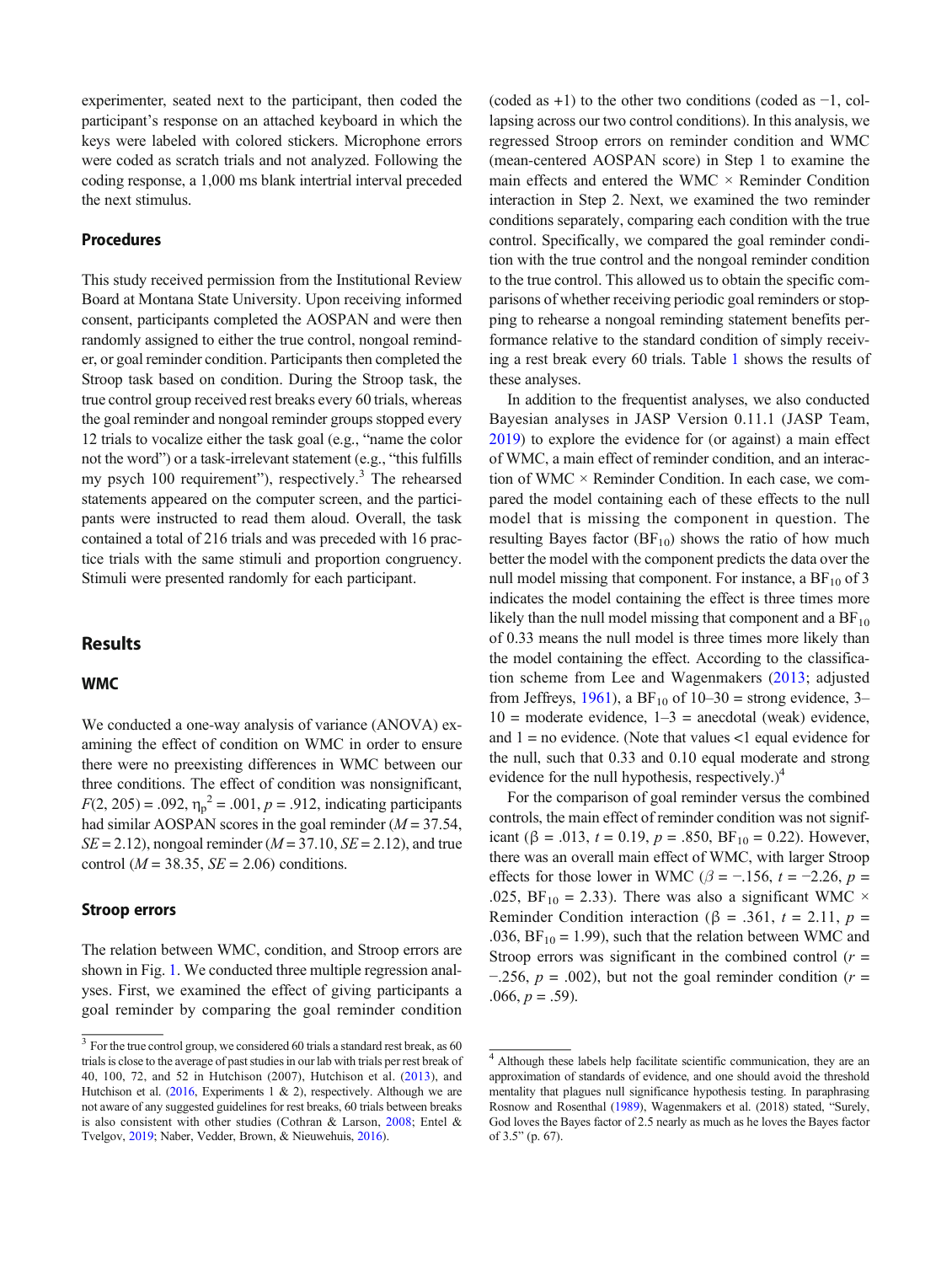<span id="page-6-0"></span>

*Note:* Blue = Goal Reminder, Gold = Nongoal Reminder, Red = True Control. Fig. 1 Stroop errors as a function of WMC

For the goal reminder versus true control comparison, neither the main effect of reminder condition ( $\beta = -0.007$ ,  $t = -0.078$ ,  $p = .938$ , BF<sub>10</sub> = 0.26), nor the main effect of WMC ( $\beta = -.151$ ,  $t = -1.79$ ,  $p = .076$ ,  $BF_{10} = 1.11$ ) were significant. However, there was a WMC  $\times$  Reminder Condition interaction (β = .464,  $t = 2.30, p = .023, BF_{10} = 3.12$ , such that WMC correlated with Stroop errors in the true control ( $r = -0.325$   $p = 0.006$ ), but not in the goal reminder condition ( $r = .066$   $p = .59$ ). In contrast, for the nongoal reminder versus true control comparison, there was only a main effect of WMC (β = −.255, t = −3.08, p = .003,  $BF_{10} = 16.77$ , such that Stroop effects were larger for those lower in WMC. Neither the main effect of Reminder Condition  $(\beta = -.045, t = -0.54, p = .588, BF_{10} = 0.27)$  nor the WMC × Reminder Condition interaction ( $\beta$  = .196, t = 1.01, p = .315,  $BF_{10} = 0.46$ ) were significant.

#### First-half analyses

As mentioned previously, Bugg et al. [\(2015\)](#page-10-0) showed evidence for cognitive control that only lasted for the first half of the trials following the control signal. Because of this, we wanted to examine the effect of getting a break plus goal reminder, relative to the true control, and the effect of receiving a break with no goal reminder, relative to the true control.

Table 1 Results of regression analyses (Stroop errors)

|                                    |        |                                    | B       | SE   | Beta    | $\mathfrak{t}$ | F       | Adj. $R^2$ |
|------------------------------------|--------|------------------------------------|---------|------|---------|----------------|---------|------------|
| Goal Reminder vs. Combined Control | Step 1 | <b>AOSPAN</b>                      | $-.054$ | .024 | $-.156$ | $-.226*$       | $2.57*$ | .015       |
|                                    |        | <b>Reminder Condition</b>          | .084    | .443 | .013    | .189           |         |            |
|                                    | Step 2 | Reminder Condition $\times$ AOSPAN | .055    | .026 | .361    | $.211*$        | $3.23*$ | .031       |
| True Control vs. Goal Reminder     | Step 1 | <b>AOSPAN</b>                      | $-.053$ | .030 | $-.151$ | $-.179$        | 1.60    | .009       |
|                                    |        | <b>Reminder Condition</b>          | $-.041$ | .521 | $-.007$ | $-.078$        |         |            |
|                                    | Step 2 | Reminder Condition $\times$ AOSPAN | .068    | .030 | .464    | $2.30*$        | $2.86*$ | .039       |
| True Control vs. Nongoal Reminder  | Step 1 | <b>AOSPAN</b>                      | $-.087$ | .028 | $-.255$ | $-3.08*$       | $4.84*$ | .053       |
|                                    |        | <b>Reminder Condition</b>          | $-.237$ | .502 | $-.045$ | $-.543$        |         |            |
|                                    | Step 2 | Reminder Condition $\times$ AOSPAN | .028    | .028 | .196    | 1.01           | 3.57    | .053       |

*Note.* AOSPAN = Automated Operation Span.  $* p < .05$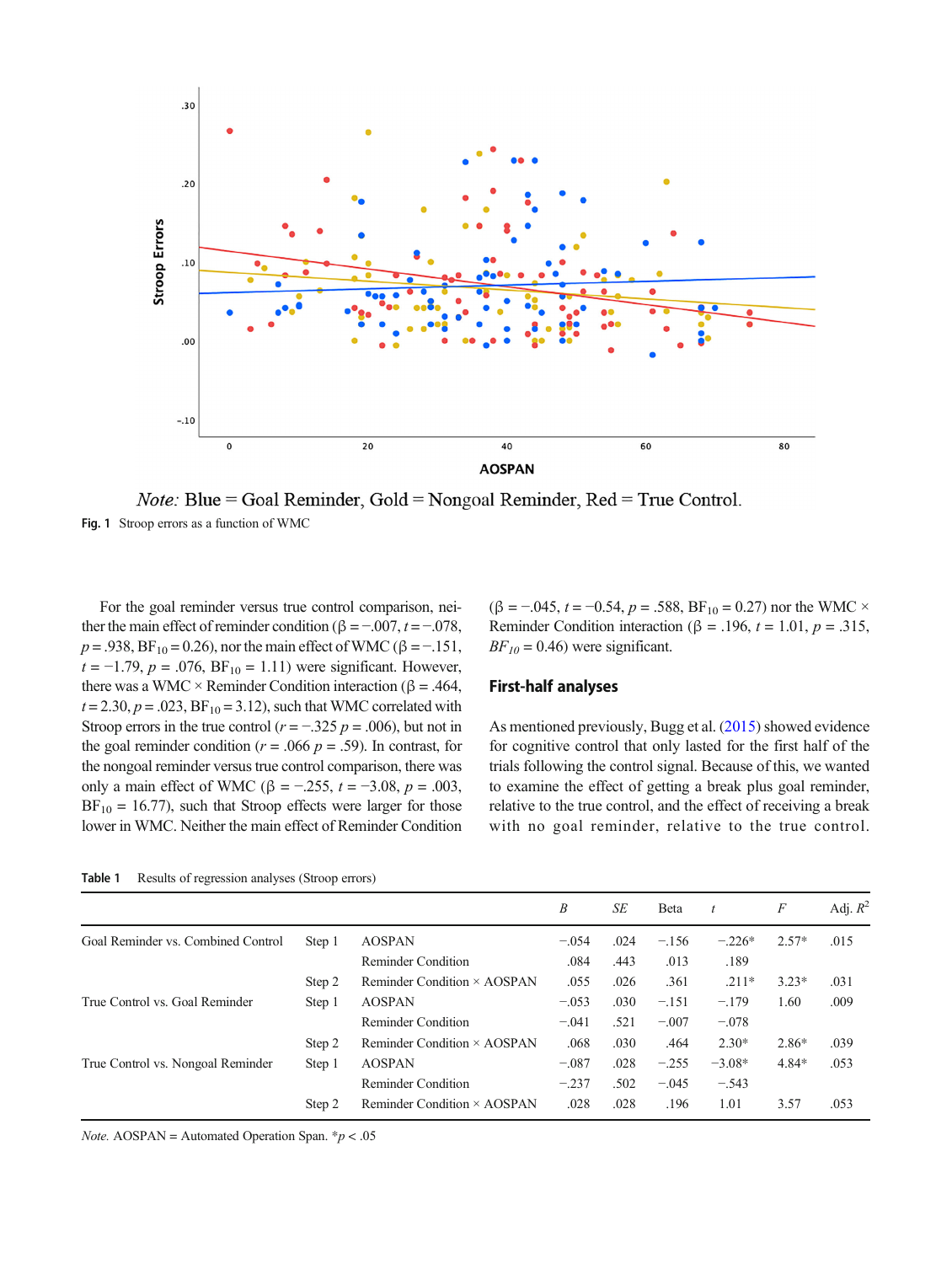Specifically, we examined whether effects of goal reminder and/or break would be stronger for the first half of the trials after the break (relative to the same yoked six trials in the true control condition) than for the second half of the trials after the break.

For the goal reminder versus true control comparison, the results show the benefit of goal reminding obtained above was primarily due to the first half of the trials after the reminder. Specifically, the interaction of WMC and Condition was significant in the first half of the trials ( $\beta$  = .468, t = 2.30, p = .023,  $BF_{10} = 3.16$ ), but not in the second half of the trials ( $\beta =$ .348,  $t = 1.72$ ,  $p = .088$ ,  $BF_{10} = 1.13$ ). In contrast, the main effect of WMC was not significant in the first half of the trials  $(\beta = -.061, t = -0.71, p = .478, BF_{10} = 0.34)$ , but was significant in the second half of the trials ( $\beta = -178$ ,  $t = -2.11$ ,  $p =$ .037,  $BF_{10} = 1.93$ ). Finally, there was no main effect of condition in either the first ( $\beta = -0.032$ ,  $t = -0.38$ ,  $p = 0.706$ , BF<sub>10</sub> = 0.29) or the second half of the trials ( $\beta$  = .020, t = .232, p =  $.817, BF_{10} = 0.26$ .

For the nongoal reminder versus true control comparison, the overall pattern of only a main effect of WMC was consistent for both the first ( $\beta = -.203$ ,  $t = -2.42$ ,  $p = .017$ , BF<sub>10</sub> = 3.54) and second ( $\beta = -207$ ,  $t = -2.46$ ,  $p = .015$ ,  $BF_{10} = 3.87$ ) half of the trials. There was no effect of reminder condition in either the first ( $\beta = -.051$ ,  $t = -.612$ ,  $p = .541$ ,  $BF_{10} = 0.29$ ) or second ( $\beta$  = -.005, t = -.056, p = .955, BF<sub>10</sub> = 0.25) half of the trials. Finally, there was no WMC  $\times$  Reminder Condition interaction in either the first half ( $\beta$  = .120, t = 0.61, p = .545,  $BF_{10} = 0.36$ ) or second half ( $\beta = 270$ ,  $t = 1.38$ ,  $p = .171$ ,  $BF_{10}$  $= 0.70$  of the trials.

#### Reaction times

The reaction time (RT) analysis was conducted on accurate responses only. We first removed any trials with a RT less than 50 (which removed 0.8% of RTs). We then used Van Selst and Jolicoeur's [\(1994\)](#page-12-0) nonrecursive method, which removed an additional 2.9% of RTs. The results from the reaction time data are presented in Table [2](#page-8-0). To anticipate, none of the effects were significant.

As with errors, we first examined the effect of giving participants a goal reminder by comparing the goal reminder condition (coded as +1) to the other two conditions (coded as −1, collapsing across our two control conditions). In this analysis, we regressed Stroop RT on reminder condition and WMC (mean-centered AOSPAN score) in Step 1 to examine the main effects and entered the WMC × Reminder Condition interaction in Step 2. These results are shown at the top of Table [2.](#page-8-0) There was no main effect of WMC  $\beta = -.065$ ,  $t =$  $-0.933$ ,  $p = 0.352$ , BF<sub>10</sub> = 0.33) or reminder condition ( $\beta = 0.098$ ,  $t = 1.41$ ,  $p = .160$ ,  $BF_{10} = 0.57$ ). The interaction was also nonsignificant ( $\beta = .225$ ,  $t = 1.30$ ,  $p = .195$ ,  $BF_{10} = 0.59$ ).

For the goal reminder versus true control comparison, there was no main effect of WMC (β = −.059, t = −.687, p = .493, BF<sub>10</sub> = 0.33) or reminder condition (β = .065, t = .760, p = .449,  $BF_{10} = 0.35$ ). The interaction was also nonsignificant ( $\beta$  $= .280, t = 1.36, p = .175, BF_{10} = 0.73$ . For the nongoal reminder versus true control comparison, there was no main effect of WMC ( $\beta$  = -.134, t = -1.58, p = .117, BF<sub>10</sub> = 0.81) or reminder condition (β = -.083, t = -.974, p = .332,  $BF_{10}$  = 0.40). The interaction was also nonsignificant ( $\beta$  = .106, t = .532,  $p = .596$ ,  $BF_{10} = 0.36$ .

We then examined RTs during only the first half of the trials following the goal reminder. These effects were consistent with the overall data. For the goal reminder versus true control comparison, there was no main effect of WMC ( $\beta$  =  $-0.082$ ,  $t = -0.961$ ,  $p = 0.338$ , BF<sub>10</sub> = 0.41) or reminder condition  $(\beta = .075, t = .883, p = .379, BF_{10} = 0.38)$ . The interaction was also nonsignificant ( $\beta = .320$ ,  $t = 1.56$ ,  $p = .121$ ,  $BF_{10} = 0.93$ ). For the nongoal reminder versus true control comparison, there was no main effect of WMC ( $\beta$  = -.149, t = -1.76, p = .081, BF<sub>10</sub> = 1.05) or reminder condition (β = -.073, t =  $-0.858$ ,  $p = 0.392$ ,  $BF_{10} = 0.36$ . The interaction was also nonsignificant ( $\beta = .187$ ,  $t = .943$ ,  $p = .347$ ,  $BF_{10} = 0.47$ ).

#### Composite measure

Although these RT effects were nonsignificant, they were in the same direction and had the same qualitative pattern as the error effects, with Stroop effects numerically decreasing with WMC in the true control and nongoal reminder conditions, yet numerically increasing with WMC in the goal reminder condition. Thus, as discussed in the Introduction, it is likely that effects of goal maintenance also affect Stroop RTs, but that the effect is not as robust as in errors. To test this, we combined Stroop RT and error effects into a z-score composite measure (i.e., average standardized Stroop effects across RTs and errors). To summarize, this composite analysis replicated all our previous effects obtained in the error analyses. Specifically, for the comparison of goal reminder versus the combined controls, there was again a significant WMC × Condition interaction (β = .369, t = 2.16, p = .032,  $BF_{10} = 2.18$ ), such that the relation between WMC and Stroop errors was significant in the combined control ( $r = -.242$ ,  $p = .004$ ), but not the goal reminder condition ( $r = .086$ ,  $p = .49$ ). This interaction also replicated for the goal-reminder versus true control condition (β = .469,  $t = 2.32$ ,  $p = .022$ ,  $BF_{10} = 3.25$ ), with WMC correlating with Stroop errors in the true control ( $r = -0.312 p =$ .008), but not in the goal reminder condition ( $r = .086 p = .49$ ). In contrast, and as before, for the nongoal reminder versus true control comparison, there was only a main effect of WMC (β  $=-.244$ ,  $t = -2.94$ ,  $p = .004$ ,  $BF_{10} = 11.74$ ), such that Stroop effects were larger for those lower in WMC. The WMC × Condition interaction (β = .189, t = 0.97, p = .332,  $BF_{10}$  = 0.44) was again not significant.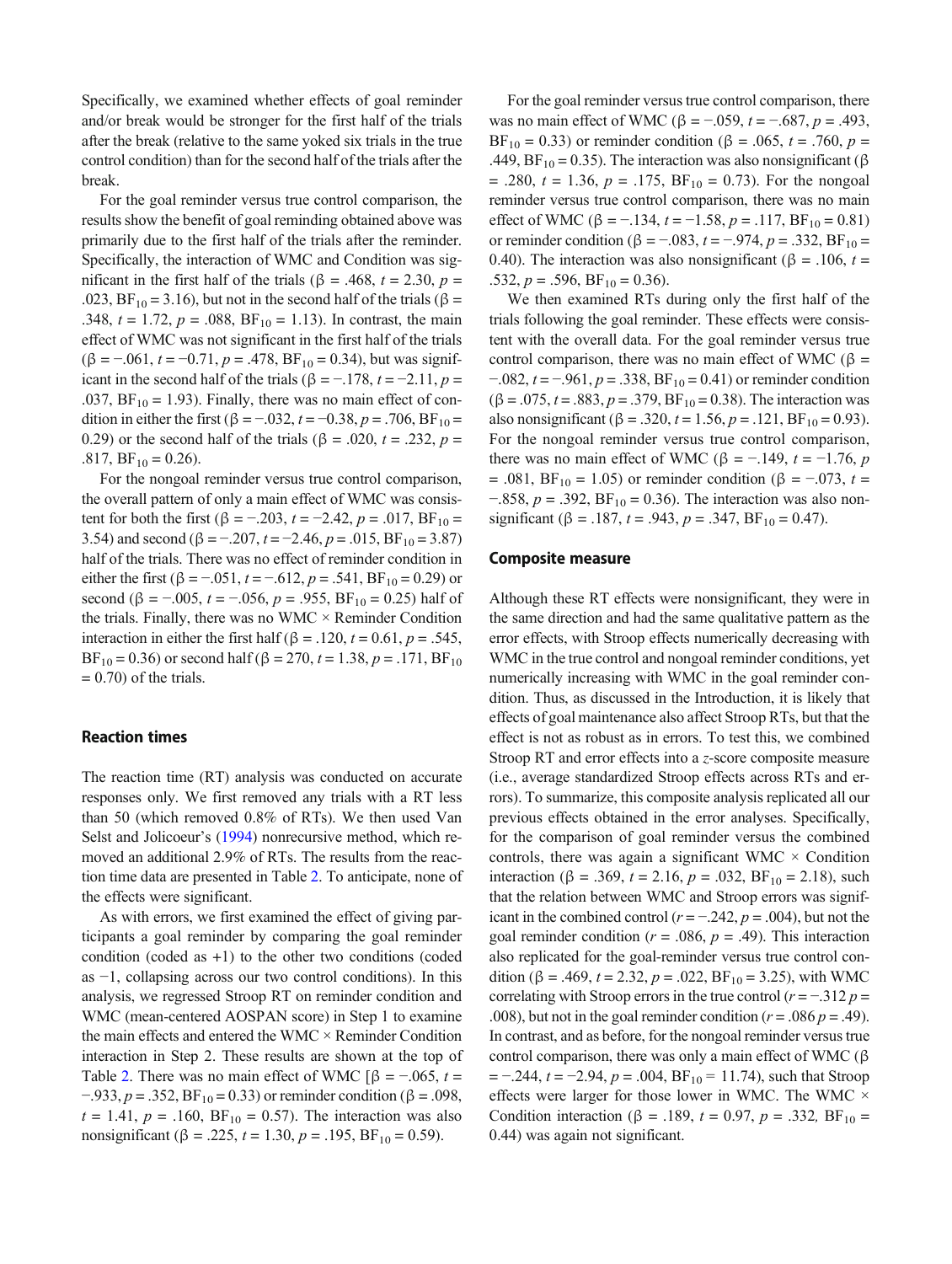<span id="page-8-0"></span>

|                                    |        |                                    | B       | SE   | <b>B</b> eta | $\boldsymbol{t}$ | F    | Adj. $R^2$ |
|------------------------------------|--------|------------------------------------|---------|------|--------------|------------------|------|------------|
| Goal Reminder vs. Combined Control | Step 1 | <b>AOSPAN</b>                      | $-.235$ | .252 | $-.065$      | $-.933$          | 1.44 | .004       |
|                                    |        | Reminder Condition                 | 6.58    | 4.66 | .098         | 1.41             |      |            |
|                                    | Step 2 | Reminder Condition × AOSPAN        | .359    | .276 | .225         | 1.30             | 1.52 | .008       |
| True Control vs. Goal Reminder     | Step 1 | <b>AOSPAN</b>                      | $-.218$ | .317 | $-.059$      | $-.687$          | .535 | $-.007$    |
|                                    |        | Reminder Condition                 | 4.19    | 5.52 | .065         | .760             |      |            |
|                                    | Step 2 | Reminder Condition $\times$ AOSPAN | .435    | .319 | .280         | 1.36             | .978 | .000       |
| True Control vs. Nongoal Reminder  | Step 1 | <b>AOSPAN</b>                      | $-.454$ | .288 | $-.134$      | $-1.58$          | 1.68 | .010       |
|                                    |        | Reminder Condition                 | $-5.00$ | 5.13 | $-.083$      | $-.974$          |      |            |
|                                    | Step 2 | Reminder Condition $\times$ AOSPAN | .154    | .289 | .106         | .532             | 1.21 | .004       |

Note. AOSPAN = Automated Operation Span

#### **Discussion**

In the current study, we investigated the role of goal maintenance in MC Stroop lists. We found that providing goal reminders eliminates the relation between WMC and Stroop errors. Specifically, our control condition replicated previous findings, demonstrating a negative correlation between WMC and Stroop errors. In contrast, our goal reminder condition eliminated WMC-related differences in Stroop errors. When separately comparing the goal reminder and nongoal reminder conditions to the true control, only the goal reminder condition significantly differed from the true control. Specifically, the goal reminder comparison showed a significant WMC  $\times$ Reminder Condition interaction, whereas the nongoal reminder only showed only a main effect of WMC and no interaction.

The current results add support to the goal-maintenance explanation of WMC-related differences in task performance (Engle, [2001](#page-11-0)). According to this account, higher WMC individuals have superior performance in conflict tasks such as the Stroop task due to their ability to internally maintain the goal of the task. In contrast, lower WMC individuals lack this internal goal maintenance. However, previous research has shown that once the task-context has been manipulated to include external support, WMC-related differences in performance no longer exist. Specifically, when the percentage of incongruent trials increases (as in MI lists), little demand is placed on working memory, as the frequent incongruent trials serve as external reminds of the task goal (Kane & Engle, [2003](#page-11-0)). It is in this environment where we no longer see WMC-related differences, as the external support of the list boosts their performance.

As discussed previously, a few studies have also attempted to provide external support in the form of precueing (Bugg et al., [2015](#page-10-0); Correa et al., [2009](#page-11-0); Gratton et al., [1992;](#page-11-0) Hutchison et al., [2016](#page-11-0); Logan & Zbrodoff, [1982](#page-11-0); see Bugg & Smallwood, [2014,](#page-10-0) for a review).

Although precueing has been shown to successfully influence expectations of upcoming conflict, the cues used in previous studies to signal a likely congruent trial (e.g., "easy," "matching") draw attention to the supposed "irrelevant" dimension, changing the nature of the task. In contrast to using precues, the reminders used in the current study allowed for a cleaner method of providing external goal support, by simply reminding participants of the task instructions every 12 trials.

Despite receiving a great deal of early support, some researchers have challenged the assumption that list-based effects in Stroop performance actually reflect differences in sustained goal maintenance across trials. In addition to the frequent ISPC confound discussed in the Introduction, there are other accounts of larger Stroop effects in MC lists. One possibility is that list-wide PC effects could be due not to sustained internal goal maintenance across trials, but instead to short-lived conflict adaptation in which Stroop effects diminish following a previous incongruent trial (Botvinick, Braver, Barch, Carter, & Cohen, [2001;](#page-10-0) Gratton et al., [1992](#page-11-0)). Such sequence effects (i.e., larger Stroop effects following previous congruent than incongruent trials) are typically explained as due to stimulustriggered goal retrieval and subsequent top-down control that is signaled by the conflict experienced during an incongruent trial (but see Schmidt, [2013b;](#page-11-0) Verguts & Notebaert, [2009](#page-12-0), for other explanations of supposed conflict adaptation effects). Importantly, however, the current paradigm eliminates this explanation, as all three conditions used the same PC list. Therefore, although sequential effects may have contributed to performance, they do not explain the difference in performance across goal reminder groups.

Another alternative account of list-wide effects is that they reflect temporal learning of response times (Schmidt [2013a](#page-11-0), [2014](#page-11-0)). According to this account, people in MC lists develop a rhythm of responding more quickly, which causes greater problems when they encounter an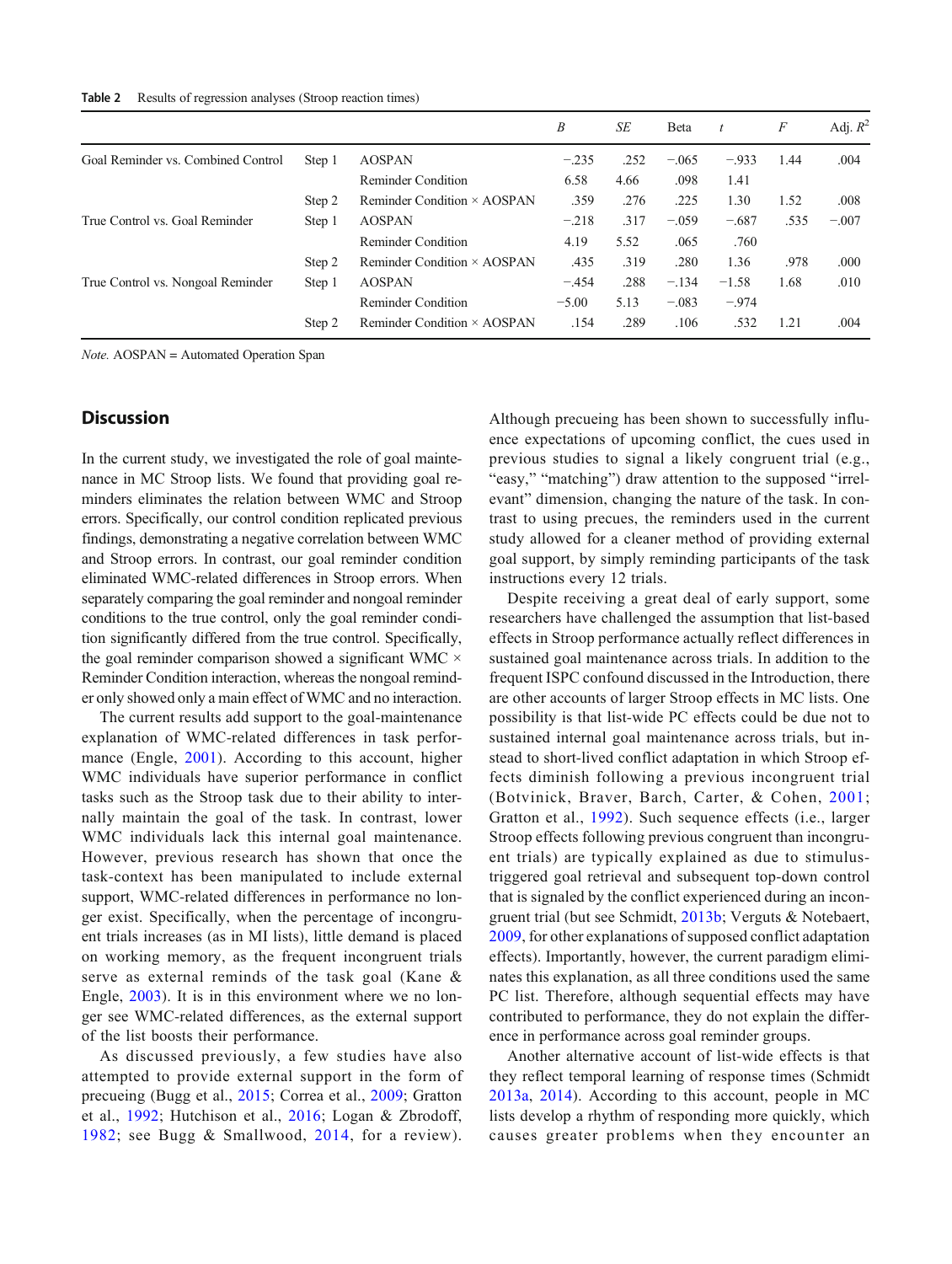incongruent item (but see Cohen-Shikora, Suh, & Bugg, [2019;](#page-10-0) Spinelli, Perry, & Lupker, [2019](#page-11-0), for evidence against the temporal learning account of list-wide PC effects). There is at least some support for this account in our data. Specifically, the effect of WMC on Stroop errors in the nongoal reminder condition is in-between that of the goal reminder and true control conditions, while not significantly differing from either. Thus, breaking up response rhythms by participants every 12 trials to vocalize a rehearsed statement may partially protect participants from errors due to such temporal learning effects. It is unclear, however, the extent to which this differs from a goal-maintenance account. In fact, falling into a rhythmic pattern of quick responding is often a signal of mind wandering (McVay & Kane, [2009\)](#page-11-0). For instance, McVay and Kane ([2009\)](#page-11-0) found that RTs on the four trials preceding off-task reports were significantly faster than those preceding on-task thoughts. Furthermore, individuals lower in WMC are generally more likely to mind wander (Kane et al., [2007\)](#page-11-0). Such an account, in which a pattern of quick habitual responding occurs during mind wandering episodes, is consistent with Meier and Kane's [\(2013\)](#page-11-0) finding that individuals lower in WMC fall into the habitual response of word reading when there are many consecutive, uninterrupted congruent trials. Nonetheless, it is important to note that only the goal reminder condition showed a qualitatively different pattern of WMC effects on Stroop errors, and only this condition significantly reduced the influence of WMC, relative to the true control condition. Perhaps future studies could replicate the current results with goal reminders that appear less often, allowing for more consecutive, uninterrupted congruent trials, to help rule out that simply providing a rest-break is enough to reduce or eliminate WMC-related differences in performance.

In regard to our RT results, although nonsignificant, they were in the same direction and had the same qualitative pattern as the error effects. Importantly, when we combined RT and errors into one composite measure, all of our effects replicated. This supports previous findings that RT effects are likely not as robust to problems with goal maintenance as are error effects (Hutchison et al., [2010;](#page-11-0) Hutchison et al., [2013;](#page-11-0) Spieler et al., [1996\)](#page-11-0). Recently, Draheim, Mashburn, Martin, and Engle [\(2019\)](#page-11-0) described psychometric issues for why Stroop RT results may not be as sensitive to individual differences in attentional control. Specifically, when examining a difference score measure, the reliability of the measure decreases as the correlation between the two component scores increases, which reduces any possible outside correlation with another variable. Although this is an issue whenever using difference scores, it was a particular problem for our RT measure, in which the correlation between RTs in the congruent and incongruent condition was  $+.764, p < .001$ . In contrast, participants essentially made zero errors in the congruent condition [congruent condition =  $0.5\%$  errors, range  $0\% - 3\%$ , with 46% of the participants having zero errors], resulting in a much smaller correlation in errors ( $r = .129$ ,  $p = .062$ ). In fact, because there were almost no errors in the congruent condition, all of our results replicate if we only use incongruent errors alone as our outcome variable (as opposed to using the incongruent − congruent difference score).

When examining our first half verses second half analyses, we found the benefit of goal reminding was primarily due to the first half of the trials after the goal reminder. Specifically, the WMC  $\times$  Reminder Condition interaction was significant in the first half of the trials, but not in the second half. In contrast, the main effect of WMC was significant in the second half of the trials, but not the first half. This finding suggests a signature of the temporal dynamics of goal reminders in initially overcoming the goal neglect experienced by individuals lower in WMC, but ultimately failing to have a sustained effect. Perhaps future studies could more precisely explore the time course of goal reminder benefits on performance.

#### Conclusion

Individual differences in WMC are seen in many tasks, but are particularly evident on conflict tasks such as the Stroop. These WMC differences are thought to occur due to differences in the ability to guide the focus of attention in a goal-directed manner. In the current study, providing participants with a reminder of the task goal eliminated the typical WMC-related differences in Stroop performance. The form of external support in the current study allowed for a purer test of goal maintenance compared with previous studies, while providing further evidence for the goalmaintenance explanation of WMC-related differences in task performance.

Author note The authors would like to thank Dr. Emily Cohen-Shikora for her helpful review. We also thank Max Richey for his help with data collection.

Open practices statement The experiment was not preregistered. Complete data files are available at [http://](http://www.montana.edu/attmemlab/) [www.montana.edu/attmemlab/.](http://www.montana.edu/attmemlab/)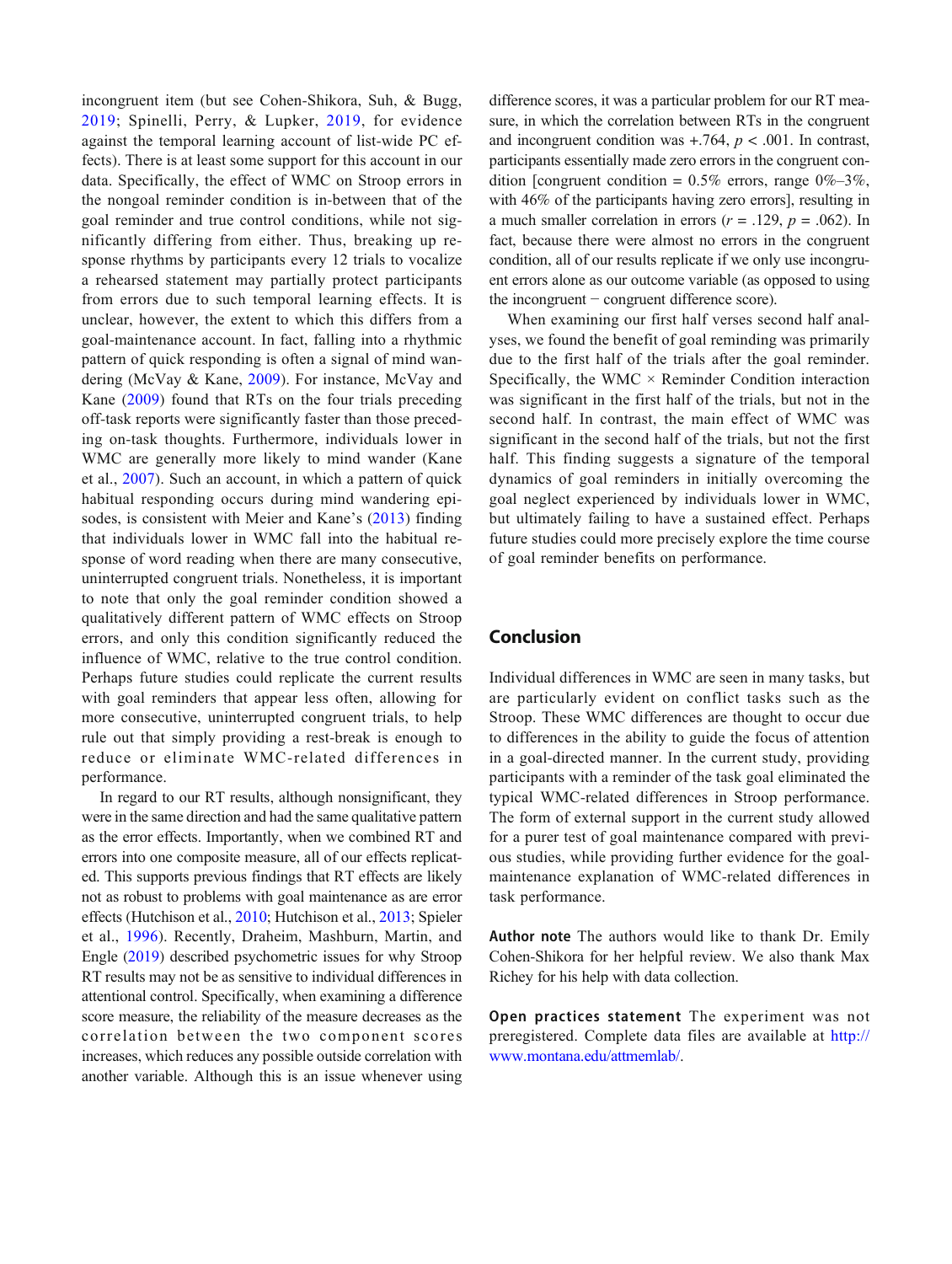#### <span id="page-10-0"></span>Appendix

Table 3 Results of regression analyses (Stroop errors) after removing data from participants with 85% or more processing errors on the AOSPAN

|                                    |        |                                    | B       | SE   | <b>B</b> eta |          | F       | Adj. $R^2$ |
|------------------------------------|--------|------------------------------------|---------|------|--------------|----------|---------|------------|
| Goal Reminder vs. Combined Control | Step 1 | <b>AOSPAN</b>                      | $-.053$ | .025 | $-.152$      | $-.215*$ | $2.43*$ | .014       |
|                                    |        | <b>Reminder Condition</b>          | .195    | .453 | .030         | .429     |         |            |
|                                    | Step 2 | Reminder Condition $\times$ AOSPAN | .053    | .027 | .348         | 1.98*    | $2.94*$ | .028       |
| True Control vs. Goal Reminder     | Step 1 | <b>AOSPAN</b>                      | $-.054$ | .031 | $-.149$      | $-.172$  | 1.50    | .008       |
|                                    |        | Reminder Condition                 | .071    | .538 | .012         | .133     |         |            |
|                                    | Step 2 | Reminder Condition $\times$ AOSPAN | .068    | .031 | .462         | $2.19*$  | $2.63*$ | .036       |
| True Control vs. Nongoal Reminder  | Step 1 | <b>AOSPAN</b>                      | $-.087$ | .030 | $-.247$      | $-2.92*$ | $4.32*$ | .048       |
|                                    |        | Reminder Condition                 | $-.277$ | .519 | $-.045$      | $-.534$  |         |            |
|                                    | Step 2 | Reminder Condition $\times$ AOSPAN | .030    | .030 | .209         | 1.02     | 3.23    | .048       |

*Note.* AOSPAN = Automated Operation Span.  $* p < .05$ 

Table 4 Results of regression analyses (Stroop reaction times) after removing data from participants with 85% or more processing errors on the AOSPAN

|                                    |        |                                    | B       | SE   | <b>B</b> eta | $\boldsymbol{t}$ | F    | Adj. $R^2$ |
|------------------------------------|--------|------------------------------------|---------|------|--------------|------------------|------|------------|
| Goal Reminder vs. Combined Control | Step 1 | <b>AOSPAN</b>                      | $-.311$ | .261 | $-.084$      | $-1.19$          | 1.69 | .007       |
|                                    |        | Reminder Condition                 | 6.56    | 4.77 | .097         | 1.38             |      |            |
|                                    | Step 2 | Reminder Condition × AOSPAN        | .397    | .283 | .249         | 1.40             | 1.79 | .012       |
| True Control vs. Goal Reminder     | Step 1 | <b>AOSPAN</b>                      | $-.355$ | .330 | $-.094$      | $-1.08$          | .792 | $-.003$    |
|                                    |        | Reminder Condition                 | 3.42    | 5.69 | .052         | .601             |      |            |
|                                    | Step 2 | Reminder Condition $\times$ AOSPAN | .547    | .329 | .355         | 1.66             | 1.46 | .010       |
| True Control vs. Nongoal Reminder  | Step 1 | <b>AOSPAN</b>                      | $-.573$ | .299 | $-.165$      | $-1.92$          | 2.48 | .022       |
|                                    |        | Reminder Condition                 | $-6.47$ | 5.23 | $-.106$      | $-1.24$          |      |            |
|                                    | Step 2 | Reminder Condition $\times$ AOSPAN | .295    | .300 | .205         | .985             | 1.98 | .022       |

Note. AOSPAN = Automated Operation Span

#### References

- Balota, D. A., Tse, C. S., Hutchison, K. A., Spieler, D. H., Duchek, J. M., & Morris, J. C. (2010). Predicting conversion to dementia of the Alzheimer's type in a healthy control sample: The power of Stroop performance. Psychology and Aging, 25, 208–218.
- Botvinick, M. M., Braver, T. S., Barch, D. M., Carter, C. S., & Cohen, J. D. (2001). Conflict monitoring and cognitive control. Psychological Review, 108, 624–652.
- Bugg, J. M., & Chanani, S. (2011). List-wide control is not entirely elusive: Evidence from picture-word Stroop. Psychonomic Bulletin & Review, 18, 930–936.
- Bugg, J. M., Diede, N. T., Cohen-Shikora, E. R., & Selmeczy, D. (2015). Expectations and experience: Dissociable bases for cognitive control? Journal of Experimental Psychology: Learning, Memory, and Cognition, 41, 1349–1373.
- Bugg, J. M., McDaniel, M. A., Scullin, M. K., & Braver, T. S. (2011). Revealing list-level control in the Stroop task by uncovering its

benefits and a cost. Journal of Experimental Psychology: Human Perception and Performance, 37, 1595–1606.

- Bugg, J. M., & Smallwood, A. (2014). The next trial will be conflicting! The effects of explicitly pre-cueing congruency on cognitive control. Psychological Research, 80, 16–33.
- Cohen-Shikora, E. R., Diede, N. T., & Bugg, J. M. (2018). The flexibility of cognitive control: Age equivalence with experience guiding the way. Psychology and Aging, 33, 924–939.
- Cohen-Shikora, E. R., Suh, J., & Bugg, J. M. (2019). Assessing the temporal learning account of list-wide proportion congruence effect. Journal of Experimental Psychology: Learning, Memory, and Cognition, 45, 1703–1723.
- Conway, A. R., Cowan, N. A., & Bunting, M. F. (2001). The cocktail party phenomenon revisited: The importance of working memory capacity. Bulletin and Review, 8, 331–335.
- Conway, A. R. A., Kane, M. J., Bunting, M. F., Hambrick, Z. D., Wilhelm, O. & Engle, R. W. (2005). Working memory span tasks: A methodological review and user's guide. Psychonomic Bulletin & Review, 12, 769–786.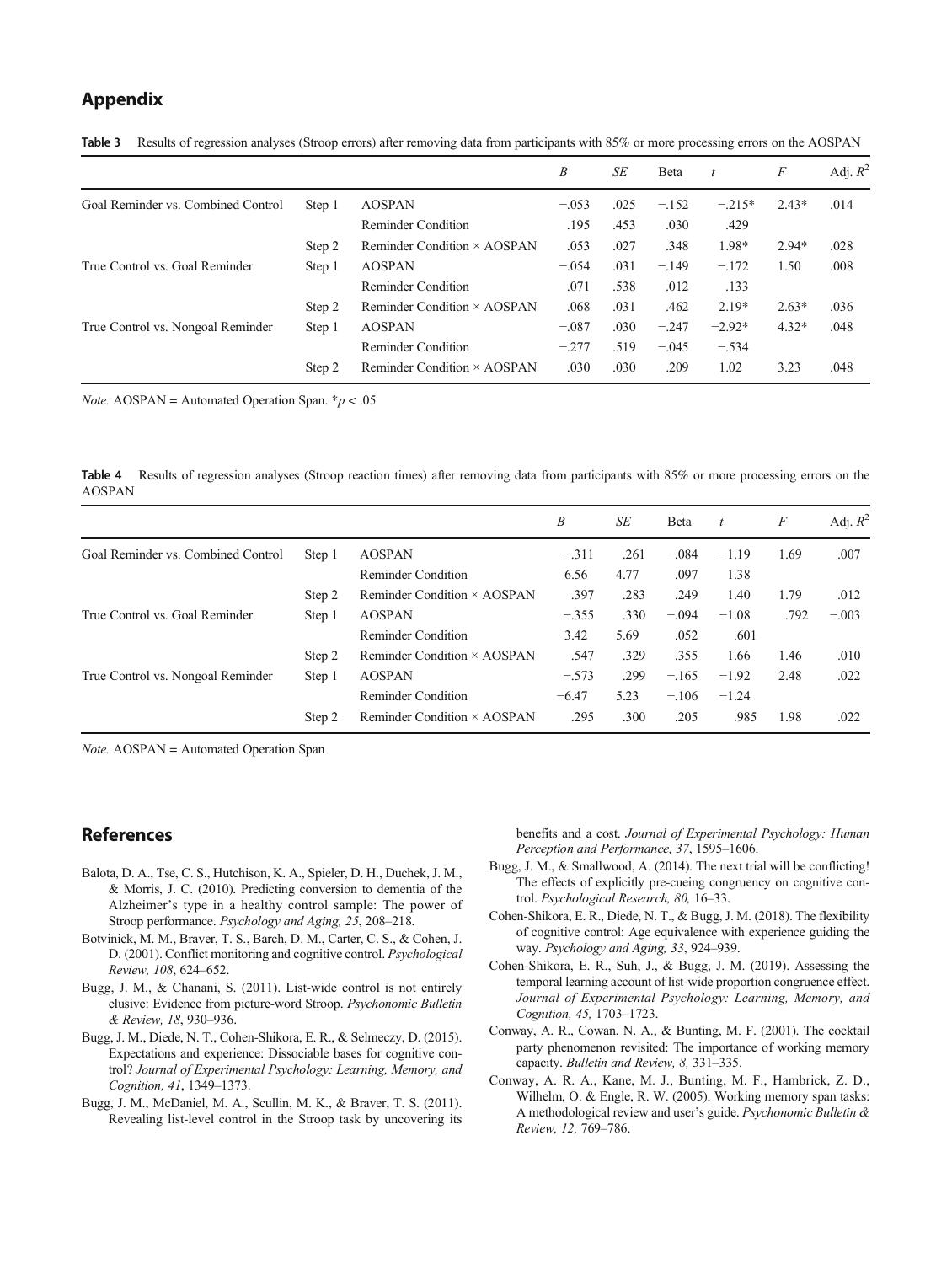- <span id="page-11-0"></span>Correa, A., Rao, A., & Nobre, A. C. (2009). Anticipating conflict facilitates controlled stimulus–response selection. Journal of Cognitive Neuroscience, 8, 1461–1472.
- Cothran, D. L., & Larsen, R. (2008). Comparison of inhibition in two timed reaction tasks: The color and emotion Stroop tasks. The Journal of Psychology: Interdisciplinary and Applied, 142, 373– 385.
- Draheim, C., Mashburn, C. A., Martin, J. D., & Engle, R. W. (2019). Reaction time in differential and developmental research: A review and commentary on the problems and alternatives. Psychological Bulletin, 145, 508–535.
- Duncan, J., Emslie, H., Williams, P., Johnson, R., & Freer, C. (1996). Intelligence and the frontal lobe: The organization of goal-directed behavior. Cognitive Psychology, 30, 257–303.
- Engle, R. W. (2001). What is working memory capacity? In H. L. Roediger, III, J. S. Nairne, I. Neath, & A. M. Surprenant (Eds.), Science conference series: The nature of remembering: Essays in honor of Robert G. Crowder (pp. 297–314). Washington, DC: American Psychological Association.
- Engle, R. W. (2002). Working memory capacity as executive attention. Current Directions in Psychological Science, 11, 19–23.
- Engle, R. W., & Kane, M. J. (2004). Executive attention, working capacity, and a two-factor theory of cognitive control. The Psychology of Learning and Motivation, 44, 145–199.
- Entel, O., & Tzelgov, J. (2019). When working memory meets control in the Stroop effect. Journal of Experimental Psychology: Learning, Memory, and Cognition. Advance online publication. [https://doi.](https://doi.org/10.1037/xlm0000790) [org/10.1037/xlm0000790](https://doi.org/10.1037/xlm0000790)
- Gratton, G., Coles, M. G. H., & Donchin, E. (1992). Optimizing the use of information: Strategic control of activation of responses. Journal of Experimental Psychology: General, 121, 480–506.
- Hutchison, K. A. (2011). The interactive effects of listwide control, itembased control, and working memory capacity on Stroop performance. Journal of Experimental Psychology: Learning, Memory, and Cognition, 37, 851–860.
- Hutchison, K. A., Balota, D. A., & Duchek, J. M. (2010). The utility of Stroop task switching as a marker for early stage Alzheimer's disease. Psychology and Aging, 25, 545–559.
- Hutchison, K. A., Bugg, J. M., Lim, Y. B., & Olsen, M. R. (2016). Congruency precues moderate item-specific proportion congruency effects. Attention, Perception, & Psychophysics, 78, 1087–1103.
- Hutchison, K. A., Smith, J. L., & Ferris, A. (2013). Goals can be threatened to extinction: Using the Stroop task to clarify working memory depletion under stereotype threat. Social Psychological and Personality Science, 4, 74–81.
- Jacoby, L. J., Lindsay, D. S., & Hessels, S. (2003). Item-specific control of automatic processes: Stroop process dissociations. Psychonomic Bulletin & Review, 10, 638–644.
- JASP Team. (2019). JASP (Version 0.11.1) [Computer software]. Retrieved from [https://jasp-stats.org/.](https://jasp-tats.org/) Accessed 22 May 2020.
- Jeffreys, H. (1961). Theory of probability (3rd ed.). Oxford, UK: Oxford University Press.
- Kane, M. J., Bleckley, K. M., Conway, A. R. A., & Engle, R. W. (2001). A controlled-attention view of working memory capacity. Journal of Experimental Psychology: General, 130, 169–183.
- Kane, M. J., Brown, L. H., McVay, J. C., Silvia, P. J., Myin-Germeys, M., & Kwapil, T. R. (2007). For whom the mind wanders, and when: An experience-sampling study of working memory and executive control in daily life. Psychological Science, 18(7), 614-621. [https://doi.org/10.1111/j.1467-9280.](https://doi.org/10.1111/j.1467-9280.2007.01948.x) [2007.01948.x](https://doi.org/10.1111/j.1467-9280.2007.01948.x)
- Kane, M. J., & Engle, R. W. (2003). Working-memory capacity and the control of attention: The contributions of goal neglect, response competition, and task set to Stroop interference. Journal of Experimental Psychology: General, 132, 47–70.
- Lee, M. D., & Wagenmakers, E.-J. (2013). Bayesian cognitive modeling: A practical course. New York, NY: Cambridge University Press.
- Logan, G. D., & Zbrodoff, N. J. (1982). Constraints on strategy construction in a speeded discrimination task. Journal of Experimental Psychology: Human Perception and Performance, 8, 502–520.
- Long, D. L., & Prat, C. S. (2002). Working memory and Stroop interference: An individual differences investigation. Memory & Cognition, 30, 294–301.
- MacLeod, C. M. (1991). Half a century of research on the Stroop effect: An integrative review. Psychological Bulletin, 109, 163–203.
- McVay, J. C., & Kane, M. J. (2009). Conducting the train of thought: working memory capacity, goal neglect, and mind-wandering in an executive-control task. Journal of Experimental: Learning, Memory, and Cognition, 35, 196–204.
- Meier, M. E., & Kane, M. J. (2013). Working memory capacity and Stroop interference: Global versus local indices of executive control. Journal of Experimental Psychology: Learning, Memory, and Cognition, 39, 748–759.
- Miller, A., Watson, J. M., & Strayer, D. L. (2012). Individual differences in working memory capacity predict action monitoring and the error-related negativity. Journal of Experimental Psychology: Learning, Memory, and Cognition, 38, 757–763.
- Miller, E. K., & Cohen, J. D. (2001). An integrative theory of prefrontal cortex function. Annual Review of Neuroscience, 24, 167–202.
- Morey, C. C., Elliott, E. M., Wiggers, J., Eaves, S. D., Shelton, J. T., & Mall, J. T. (2012). Goal neglect links Stroop interference with working memory capacity. Acta Psychologica, 141, 250–260.
- Naber, M., Vedder, A., Brown, S., & Nieuwenhuis, S. (2016). Speed and lateral inhibition of stimulus processing contribute to individual differences in Stroop-task performance. Frontiers in Psychology, 7, 1– 13.
- Redick, T. S. (2014). Cognitive control in context: Working memory capacity and proactive control. Acta Psychologica, 145, 1–9.
- Rosnow, R. L., & Rosenthal, R. (1989). Statistical procedures and the justification of knowledge in psychological science. American Psychologist, 44, 1276–1284.
- Schmidt, J. R. (2013a). Temporal learning and list-level proportion congruency: Conflict adaptation of learning when to respond? PLOS ONE, 8, 1–12.
- Schmidt, J. R. (2013b). Questioning conflict adaptation: Proportion congruent and Gratton effects reconsidered? Psychonomic Bulletin & Review, 20, 615–630.
- Schmidt, J. R. (2014). List-level transfer effects in temporal learning: Further complications for the list-level proportion congruent effect. Journal of Cognitive Psychology, 26, 373–385.
- Simmons, J. P., Nelson, L. D., & Simonsohn, U. (2011). False-positive psychology: Undisclosed flexibility in data collection and analysis allows presenting anything as significant. Psychological Science, 22, 1359–1366.
- Spieler, D. H., Balota, D. A., & Faust, M. E. (1996). Stroop performance in healthy younger and older adults and in individuals with dementia of the Alzheimer's type. Journal of Experimental Psychology: Human Perception and Performance, 22, 461–479.
- Spinelli, G., Perry, J. R., & Lupker, S. J. (2019). Adaptation to conflict frequency without contingency and temporal learning: Evidence from the picture-word interference task. Journal of Experimental Psychology: Human Perception and Performance, 45, 995–1014.